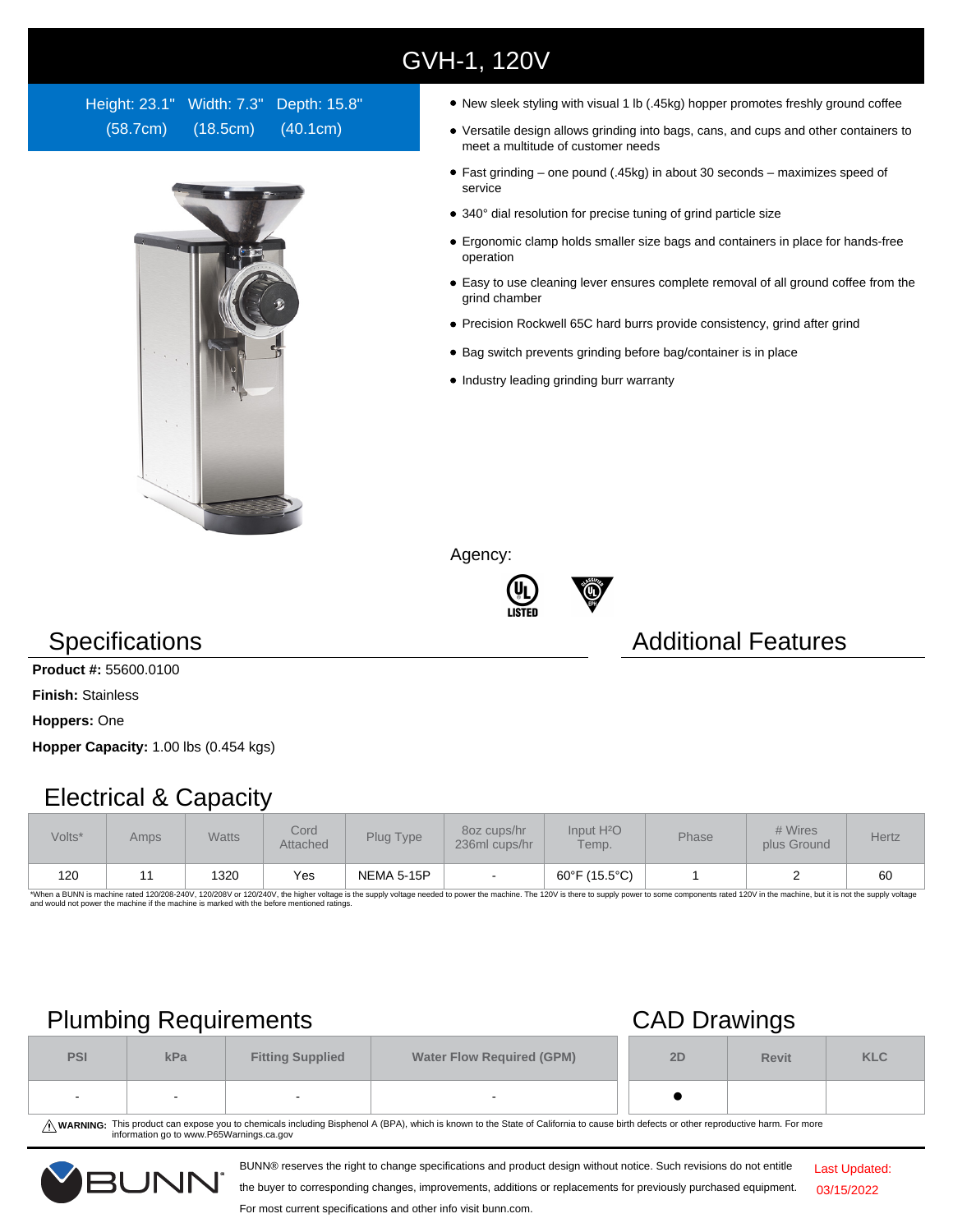

| Unit          |          |         |              | <b>Shipping</b> |          |          |            |                         |  |
|---------------|----------|---------|--------------|-----------------|----------|----------|------------|-------------------------|--|
|               | Height   | Width   | <b>Depth</b> | Height          | Width    | Depth    | Weight     | Volume                  |  |
| English       | 23.1 in. | 7.3 in. | 15.8 in.     | 31.4 in.        | 11.2 in. | 20.1 in. | 53,900 lbs | $4.076$ ft <sup>3</sup> |  |
| <b>Metric</b> | 58.7 cm  | 18.5 cm | 40.1 cm      | 79.7 cm         | 28.4 cm  | 51.0 cm  | 24.449 kgs | $0.115 \text{ m}^3$     |  |



BUNN® reserves the right to change specifications and product design without notice. Such revisions do not entitle the buyer to corresponding changes, improvements, additions or replacements for previously purchased equipment. For most current specifications and other info visit bunn.com. Last Updated: 03/15/2022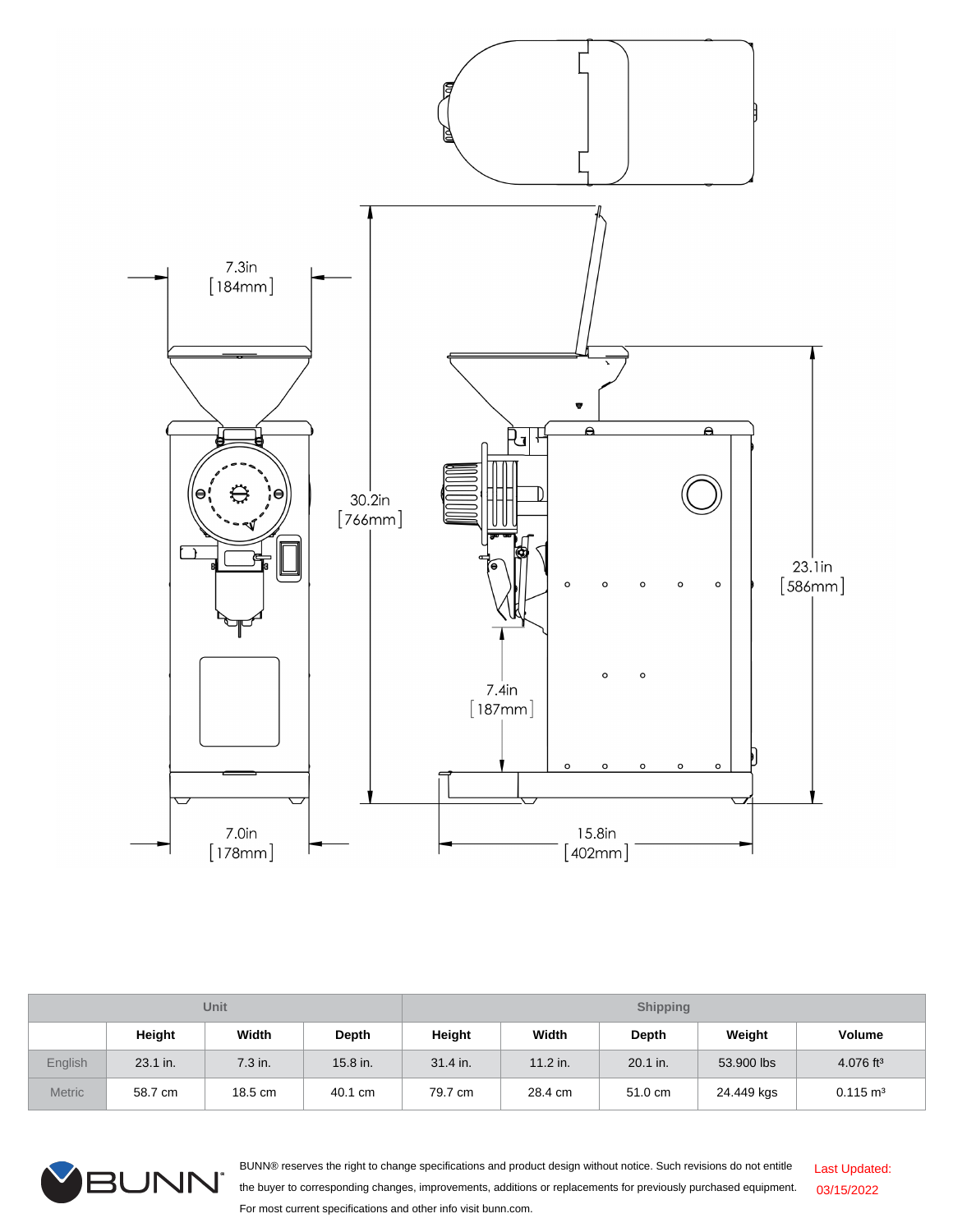# Related Products & Accessories:GVH-1, 120V(55600.0100)